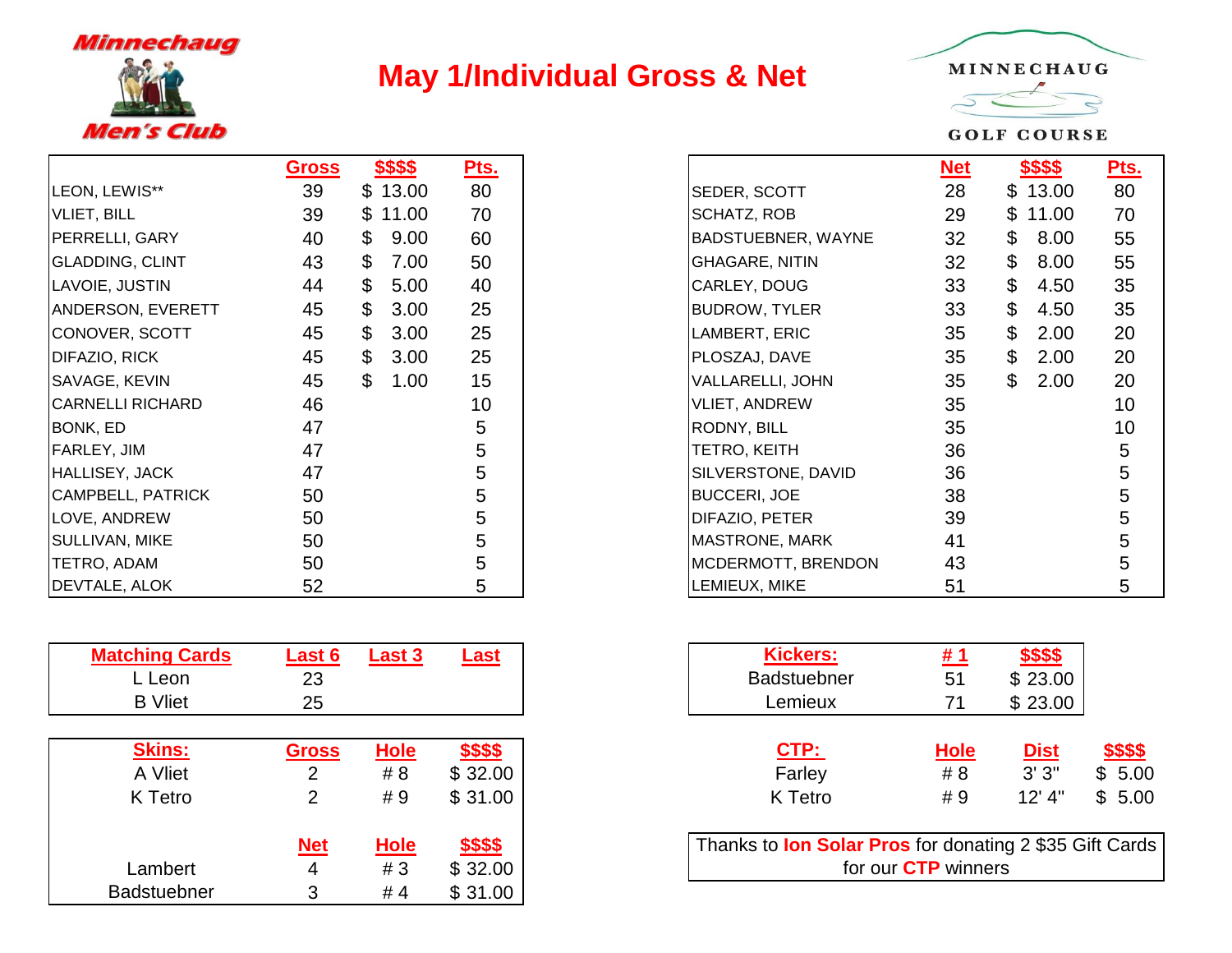| <b>Gross</b>            |   | 2              | 3              | <u>4</u>       | $\overline{5}$ | $\underline{6}$ | 7              | 8              | 9              |
|-------------------------|---|----------------|----------------|----------------|----------------|-----------------|----------------|----------------|----------------|
| ANDERSON, EVERETT       |   | 5              | 6              | 6              | $\overline{7}$ | 5               | 4              | 4              | 4              |
| <b>BONK, ED</b>         | 7 | 5              | <del>≮</del>   | 7              | 长              | 6               | 5              | 4              | 3              |
| CARLEY, DOUG            |   | 6              | 9              | 6              | 6              | 5               | 4              | 3              | 4              |
| <b>CARNELLI RICHARD</b> | 4 | 6              | $\overline{7}$ | 5              | 6              | 4               | 5              | 5              | 4              |
| CONOVER, SCOTT          | 5 |                | $\overline{7}$ | 6              | 6              | 4               | $\Omega$<br>っ  | 3              | 7              |
| DEVTALE, ALOK           | 6 | 6              | 6              | $\overline{7}$ | ىمى            | 7               | $\overline{7}$ | 5              | 3              |
| FARLEY, JIM             | 4 | 8              | 8              | 5              | 8              | $\Omega$        | 4              | 3              | 4              |
| <b>GLADDING, CLINT</b>  | 5 | 6              | 6              | 5              | 5              | 4               | 5              | 3              | 4              |
| LAVOIE, JUSTIN          | 5 | 5              | 6              | 5              | 6              | 5               | 4              | 3              | 5              |
| LEMIEUX, MIKE           | 8 | 8              | 10             | 8              | 10             | $\overline{4}$  | 10             | $\overline{7}$ | 6              |
| LOVE, ANDREW            | 4 | 6              | 9              | 6              | 5              | $\overline{7}$  | 4              | 5              | 4              |
| MASTRONE, MARK          | 7 | $\overline{7}$ | 7              | 5              | 6              | $\overline{7}$  | $\overline{7}$ | 4              | 4              |
| PERRELLI, GARY          | 4 | 5              | $\bar{\ast}$   | 4              | 6              | $\overline{4}$  | 4              | 4              | 4              |
| PLOSZAJ, DAVE           | 6 | $\overline{7}$ | $6\phantom{1}$ | 6              | 6              | 4               | 5              | 4              | 5              |
| SAVAGE, KEVIN           | 6 | 6              | 5              | 6              | 6              | 4               | $\Omega$<br>ᢦ  | 4              | 5              |
| SEDER, SCOTT            | 5 | 6              | $\overline{7}$ | $\overline{7}$ | 5              | $\Omega$<br>ᢦ   | 4              | 3              | $6\,$          |
| SILVERSTONE, DAVID      | 7 | 7              | $\overline{7}$ | 6              | 6              | 4               | 4              | 3              | 5              |
| TETRO, ADAM             | 4 | 5              | $\overline{7}$ | $\overline{7}$ | 6              | 4               | 6              | 4              |                |
| TETRO, KEITH            | 6 | 6              | $\overline{7}$ | 6              | 8              | 5               | 3              | 4              | $\overline{2}$ |
| <b>VLIET, ANDREW</b>    | 4 | 6              | 5              | 6              | 6              | 3               | $\overline{7}$ | $\overline{2}$ | $\overline{7}$ |
| <b>VLIET, BILL</b>      | 5 |                | 5              | 5              | 6              | 4               | 4              | 3              | 3              |
|                         | 4 | 4              | 5              | 4              | 5              | 3               | 3              | $\overline{2}$ | $\overline{2}$ |

A Vliet K Tetro **\$ 32.00 \$ 31.00**